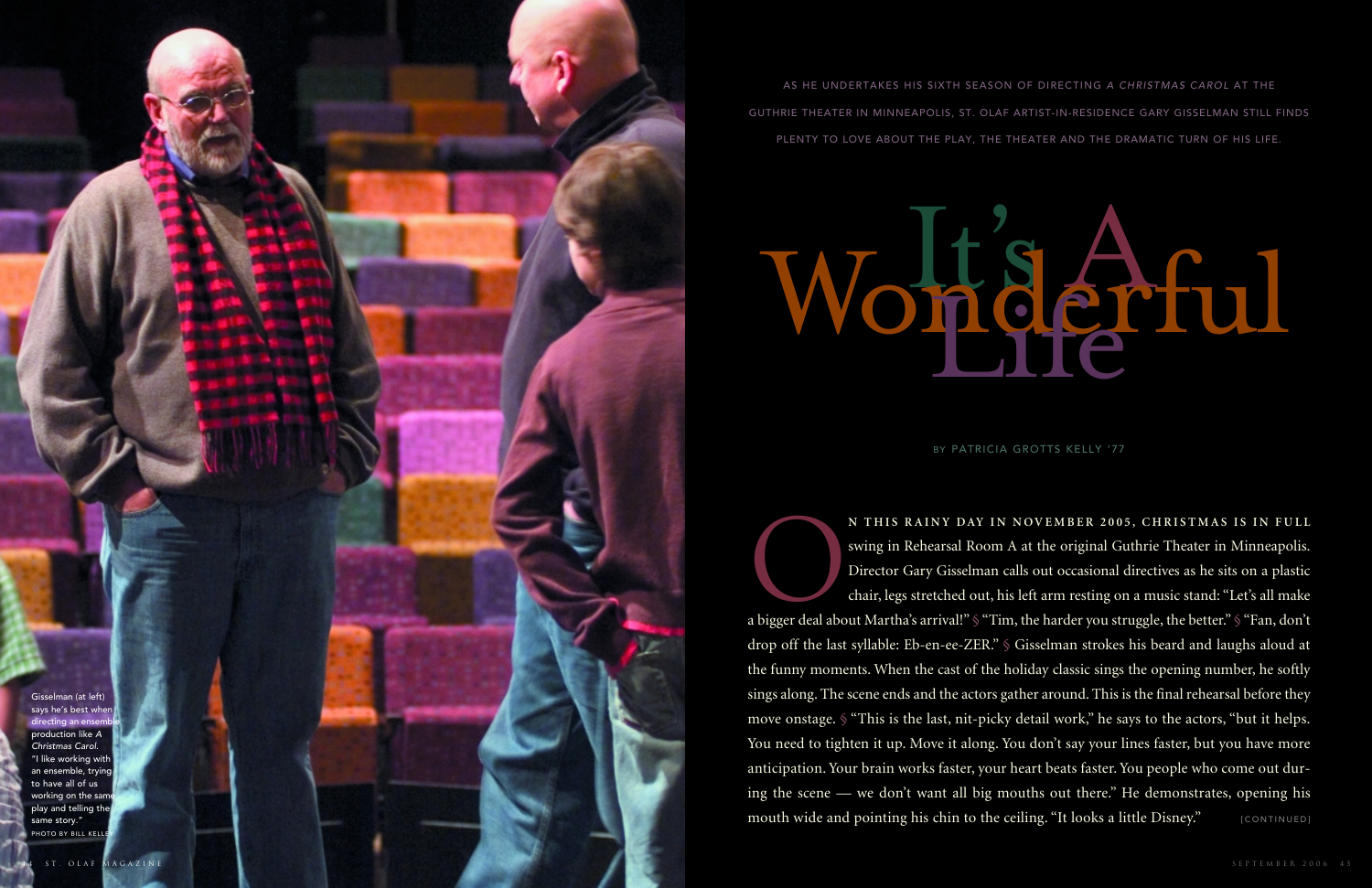He grew up in Bloomington in the 1940s and '50s, living with his parents and three younger brothers on a fox and mink farm on Lyndale Avenue South, just across the cemetery from his grandparents' strawberry farm — and in close proximity to another 30 or so aunts, uncles and cousins. Young Gary picked strawberries in the morning and sold them on the road in the afternoon: "35 cents a quart; three for a dollar!" He created plays with his cousins, using a chenille bedspread for a curtain. "I had an older girl cousin who was sort of in charge, so I wasn't the director," he says, smiling.

He comes from a family of storytellers. On hot summer days, his grandmother would read aloud to her grandchildren, classics like *Peter Pan,* delivered with her heavy Danish accent. She told her own stories, too, tales of her early days in Minnesota. "For me, it was sort of an idyllic growing-up," says Gisselman. "I know my parents and grandparents were just scraping by, but my childhood was never anything but a good time and a lot of stories."

In high school, Gisselman considered becoming a Lutheran minister. But when he attended Carthage College in Kenosha, Wisconsin, he fell in love with acting. He never thought of the two careers as mutually exclusive until a visiting seminarian asked him: "What's it going to be, Gary? Jesus or Shakespeare?"

"That turned me away a little bit," he says. "Now, I may have *wanted* to be turned away. I think I was enamored with the idea of performing once a week in the ministry, but in the theater you could perform *six* days a week!" Gisselman contin-

Later, he concedes to "indulging" the big scenes. "But I love the big scenes," he says. "Well ... I love *all* the scenes."

> ued his study of acting at the University of Virginia, but when he won a McKnight Fellowship to study at the University of Minnesota, he happily came home to finish his master's degree and perform at the world-renowned Guthrie Theater, founded in 1963 by the great British director Sir Tyrone Guthrie.

> Still, something wasn't quite right. He began to realize that he would never be the actor he wanted to be. "There was somepart of me that I wasn't willing to let go," he says. And there was more. When he overheard his fellow graduate students criticizing plays they had never seen because they just *knew* they had to be bad, Gisselman cringed. "I didn't want to end

up like that — cynical. I really was *in love* with the theater." Gisselman graduated from the University of Minnesota and became artistic director of the Bloomington Civic Theatre. In 1968, he was teaching in the speech and theater department at Macalester College in St. Paul when he learned that Herb and Carol Bloomberg were building a 90,000-square-foot dinner theater in a cornfield in Chanhassen, 30 minutes southwest of Minneapolis.

Negotiations ensued and within six months Gisselman became the founding artistic director of the Chanhassen

Gisselman (right) sharing backstage banter with veteran film and television actor Raye Birk, who played Ebeneezer Scrooge in the Guthrie Theater's 2005 production of *A Christmas Carol.*

[CONTINUED ON PAGE 54]

# "If there's anything that I regret about actor training in this country, it's that not enough of it  $\bold{include}}$  includes a liberal arts background."  $_{\text{--}}$  gary gisselman

After five seasons of directing a perennial holiday favorite — Charles Dickens's *A Christmas Carol* — at the Guthrie, Gisselman, a respected, well-known figure in the Twin Cities artistic community, still finds plenty to love about it.

"When Gary took over *Christmas Carol* in 2000, that particular production had been 30 years in the making. And a lot of things had come into it — bits and pieces of comedy or things that were extraneous to the story that Dickens had written," says Guthrie Artistic Director Joe Dowling. "Gary decided, I think very wisely, to go back to that original and to refine the production in a way that made Dickens's story resonate more. He didn't lose the joy of the piece or the strong theatricality



of the piece. It didn't become a kind of literary exercise. It remained a strong, vibrant production, as it is to this day."

Directors set the tone in a theatrical production. "If a director is nervous or jittery or freaking out, it affects everybody in the room," says Martha Kulig, the Guthrie's stage manager. "What has made *A Christmas Carol* magical these past few

years is the tone that Gary sets: stress-free and very warm and open. And that carries throughout the whole run of the show, even after he leaves."

Although Gisselman maintains a full teaching load at St. Olaf, where he joined the faculty in 1999, he credits the college with making it possible for him to handle the considerable *Christmas Carol* tasks as well as his classroom work. "I lovedoing it," he says, "and I love the fact that the college makes it

> possible to do both." As the St. Olaf Theatre Department's artist-in-residence and artistic director, Gisselman finds plenty to love there, too: "Great students. Wonderful faculty. What more beautiful place could you go to work every day?"

Gisselman currently is directing the Guthrie fall production, *Lost in Yonkers,* and he's about to commence work on the 2006 production of *A Christmas Carol*, both staged in the new Guthrie Theater, an architectural wonder that opened this summer on the banks of the Mississippi River downtown. No doubt he will continue to engage a few St. Olaf students as his assistants during the upcoming *Christmas Carol* production. "Not just because they are St. Olaf students," he explains, "but because they're good enough to be there. It's great for them, and for me, to work with the Guthrie's company of actors."

# Homegrown hero

GISSELMAN'S PROFESSIONAL DIRECTINGcareer began in the mid-1960s at the Bloomington (Minnesota) Civic Theatre, and it has continued nonstop ever since. The founding artistic director of the Chanhassen Dinner Theatre and a longtime member of the artistic staff of the Children's Theatre Company of Minneapolis, Gisselman has directed nearly 200 plays, musicals and operas at the Cricket, Illusion and Park Square theaters in Minneapolis and St. Paul, the Pioneer Theatre Company in Salt Lake City, the Arizona Theatre Company in Tucson and A Contemporary Theatre in Seattle.

"I always feel that my best work is ahead of me," says Gisselman, a member of the St. Olaf faculty since 1999.